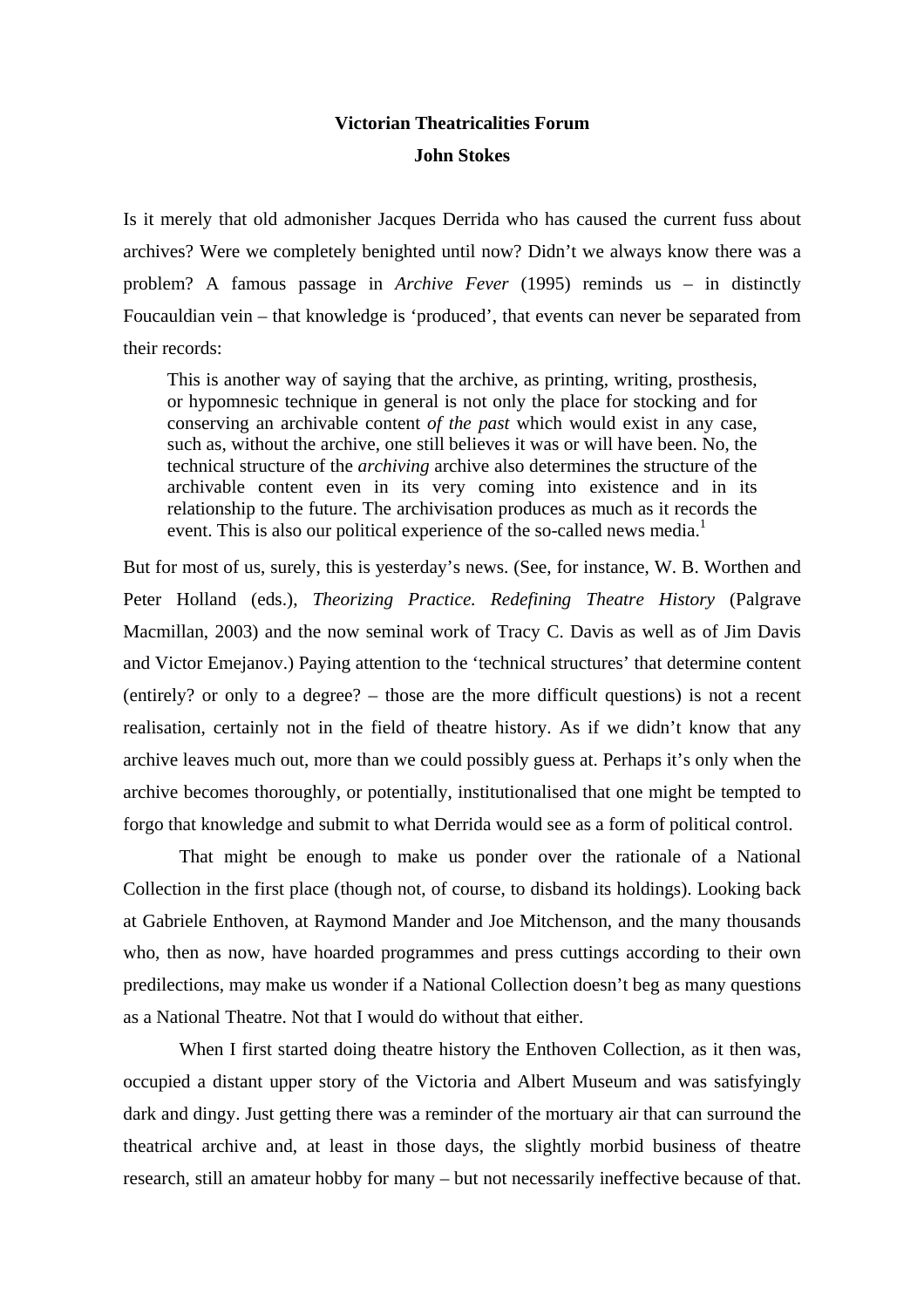One hardly needed to be reminded that Gabriel Enthoven hadn't been very interested in the popular; the very remoteness of the place itself told you as much. And the atmosphere was compounded by the fact that George Nash, the dedicated curator of the collection at the time, was a Gordon Craig scholar – as were many other serious people, admirers of an exile from the British Theatre whose private visions rarely achieved public realisation. I remember, at about the same time, phoning Mander and Mitchenson with an enquiry and being asked, first, for my credentials – easy enough since I was a registered PhD student, though they weren't much impressed – and second (much more difficult) if I had any money, because didn't I know that this was a private collection, privately funded, not a charity? They supplied me with a photograph which I reproduced in a book only to discover later that it had been misidentified. Since then, of course, the collection has gone happily to Greenwich where the ghosts of M and M may still linger but are now kept on their best behaviour by a highly professional curator, himself a distinguished theatre scholar.

The limitations of a collection may, in fact, be one of its strengths. Idiosyncrasies of the archive can tell us something about the attitudes of at least one kind of theatre-goer. The whims of the fan, the obsessive, are just one of the 'facts' that they can reveal. Another collection that I know reasonably well, though it is constantly enlarging, makes the point with great style. The Oscar Wilde holdings in the William Andrews Clark Library in Los Angeles (part of UCLA) have grown steadily over the years as a result of cumulative buying policies, although the nuclei were established by wealthy bibliophiles fascinated by rare editions and manuscripts pertaining to Wilde, alongside, I strongly suspect, curiosity about his less professional activities. An archive like this one, based on a theme or personality rather than a period, can have a different kind of open-endedness. The Clark is – or at least used to be – interested in any item relevant to Wilde, and in any aspect of his life and work from the moment of his birth until the present. But this kind of collecting is expensive to maintain and takes real professional dedication on behalf of the curators. To work on the Clark Oscar Wilde collection, which is housed in a Palladian style villa in one of the less glamorous districts of L.A., is to be newly aware of the multiple and continuing appeal of the man at the heart of the collection.

Much as Jacky Bratton has called for the imaginative use of autobiography, we need to feel free to make imaginative use of the archive. (Plus, it goes without saying, we

## **John Stokes, Victorian Theatricalities Forum**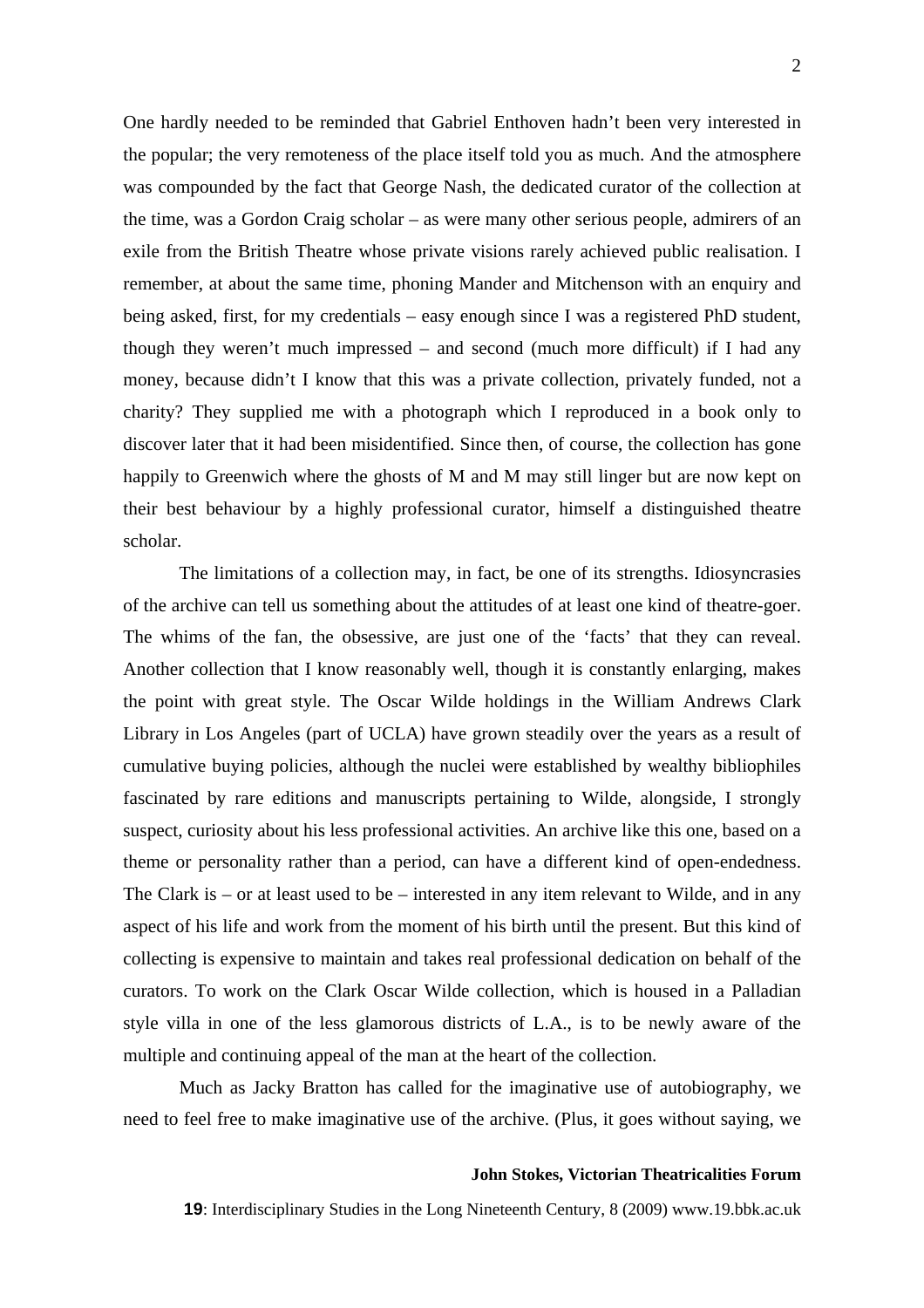need to agitate for more money to keep cataloguing up to date.) It's when an archive feels duty-bound to present itself as, or aspires to become, comprehensive that the problems of selection and of funding get real. A meeting of the London Theatre Seminar late last year was addressed by a panel of Dr. Kate Dorney of the Theatre Museum and two scholars, working on contemporary, or at least fairly recent, material. (How recent is recent not only depends upon how old you are, but upon how many mementoes you have preserved – and they can work in more than one way too.) I was struck by the pragmatism of all concerned. No one seemed to think that they could do more than was feasible, all seemed persuaded of the significance, and the limitations, of their specific projects. Although entirely *au fait* with digital and video resources and convinced of the importance of interviews with survivors, they were certainly not going to forget the fragility and possible distortion of individual recall. Yet, listening to these sensible and informed comments, I became silently, embarrassingly, conscious that my own main archive – perhaps because I often work on the nineteenth century, and despite having spent long productive hours at the Theatre Museum in several locations over more than 40 years – remains 'the library'. Which usually means the British Library itself, either on the Euston Road or, for newspapers, in Colindale.

This, ironically, is probably because I have always been preoccupied by two questions. What made up a particular performance? And, what did it look like, feel like, what did it mean to those who were there, the audience? Some would say that these questions are not so much closely related as inseparable. Perhaps. Yes, there are illustrations of many kinds, yes, there are prompt-books, texts of many kinds as Caroline Radcliffe and Kate Mattacks remind us, and these are obviously essential, but I still find that it is descriptions in books – biographies, autobiographies – and, above all, in periodicals that I return to most continually.

Is recreating performances still considered an important activity? I have a sense that, given the rise of postmodern historiography, it may seem a disturbingly oldfashioned idea, possibly dismissed as a positivist chimera. Yet, it still seems to me to be an end worth pursuing, even if it needs added care. Knowing that there is no such thing as pure transparency *vis-à-vis* any performance my main quandary remains how to treat reviews. I once proposed a model for their use which now seems to me to be naïve though I'm not sure that I can suggest many improvements. It depended on looking for common

#### **John Stokes, Victorian Theatricalities Forum**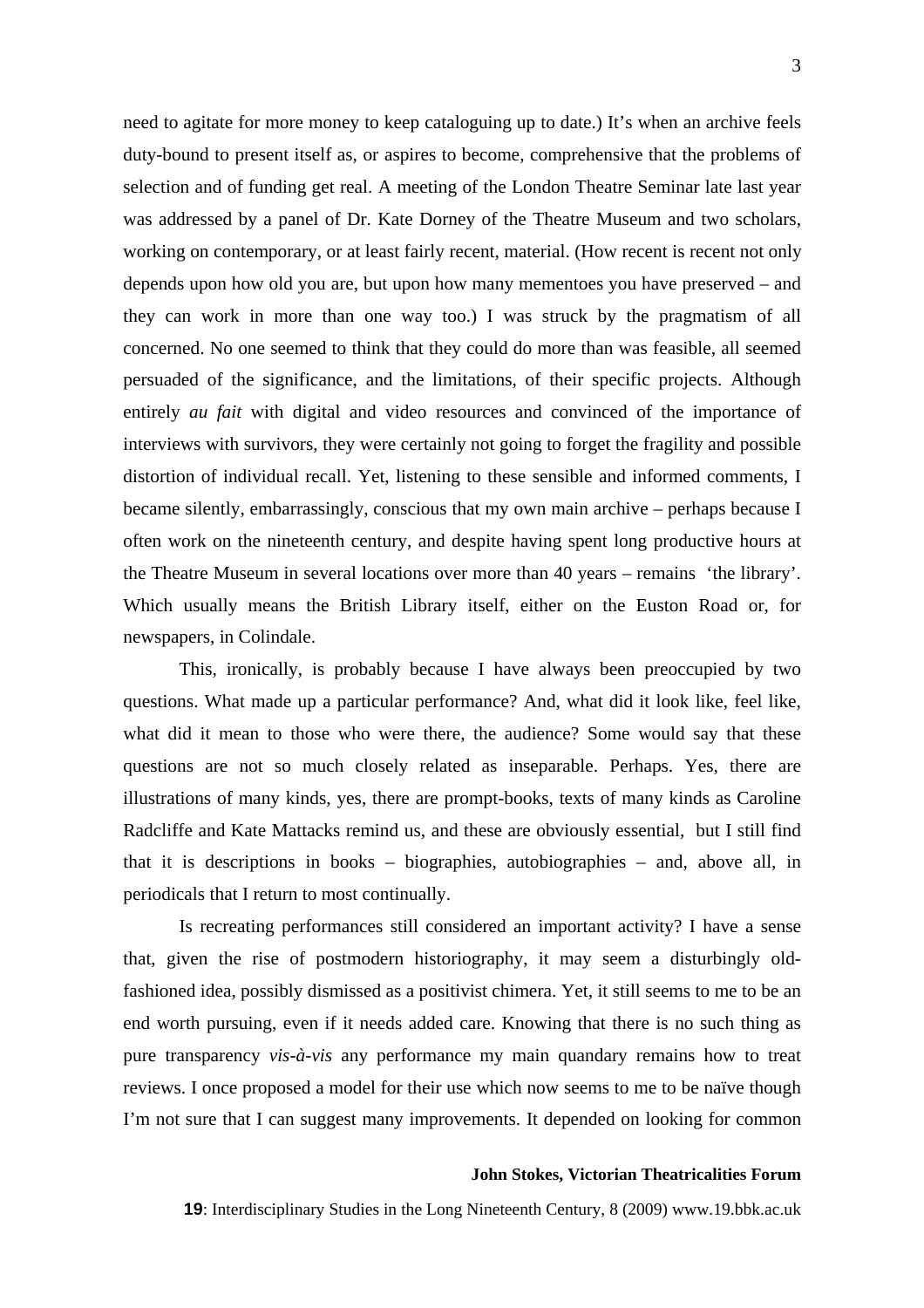denominators and on making the common-sense assumption that what most people commented upon and thought to be significant did actually take place. It's not an ideal solution to the problem though since, as I have always known, a composite, which this method can easily lead to, is simply a reconstruction of an occasion that never happened.

I do know that I should pay more attention to the provenance of reviews, by which I mean not only the assumptions, prejudices, special talents of the reviewer (which are not easy to ascertain when most are anonymous). I feel that I have a handle on G. H. Lewes and one or two others, but the great mass of nineteenth-century journalists are a faceless, nameless, mystery. And what of the journals themselves? Who edited them? Who owned them? Who were the target readerships? How were the papers and journals distributed? We need to think about these basics. Is there a decent scholarly account or study of the *Era*, the theatrical journal that ran from 1838 until 1939, that is now blissfully but all too temptingly online, and to which we all constantly refer? If so, I need to know about it. Nineteenth-century theatre historians are learning how to read playbills; we have yet to learn how to read reviews.

Reconstruction is most worthwhile when it doesn't try to do too much. Hazel Water's *Racism on the Victorian Stage* (Cambridge University Press, 2007) strikes me as an excellent example in that respect. Working with the Lord Chamberlain's collection, with some reviews and with biographical material, her determining aim is to relate theatrical performance to surrounding ideologies. We are given a broad and pioneering account of a protracted series of cultural moments that makes its valid and valuable points while sidestepping the deeper methodological quagmires. Another recent example of how to go about it is Tony Howard's brilliant *Women as Hamlet* (Cambridge University Press, 2007) which focuses not on a broad and porous topic but on a single role and a limited group of interpreters. Although this goes up to very recent times it does cover figures from the long nineteenth century such as Sarah Siddons, Charlotte Cushman, Alice Marriott and, of course, Sarah Bernhardt. Here I am prepared to be persuaded because of the precision, the detail, coupled with the intelligence of an author whose sense of how theatre works, experienced and instinctive, keeps the evidence nicely in check.

As a sometime reviewer myself, I always try, in Kenneth Tynan's admittedly rather self-important phrase, when dealing with contemporary performance, to 'write for posterity'. This means that I try to give as much detail as I can of all aspects of a

### **John Stokes, Victorian Theatricalities Forum**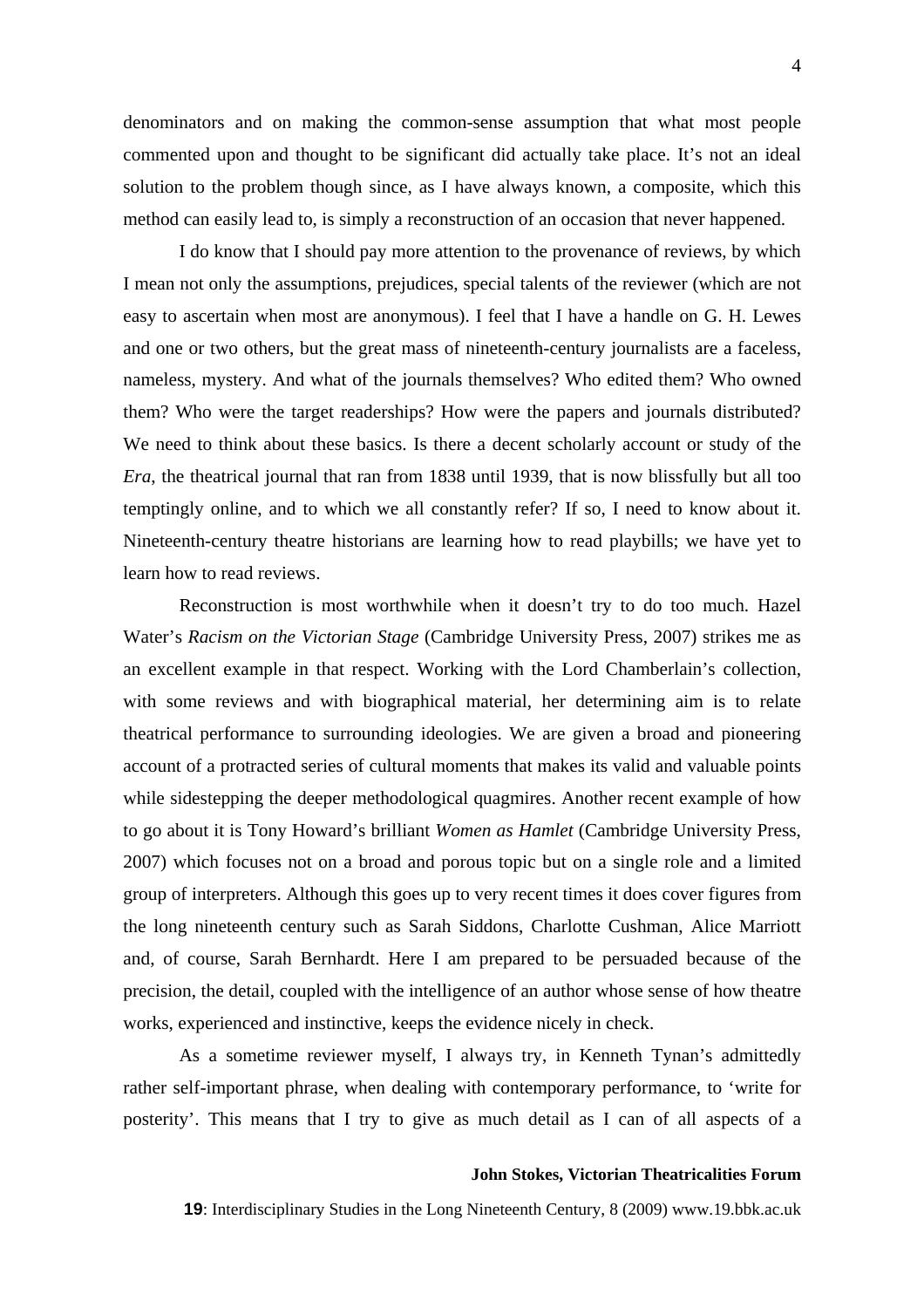production, while conscious that what I'm putting down may be precisely what a future scholarly readership has no interest in whatsoever. And that what I'm failing to note may be exactly what they will be desperate to know. As a reviewer – being paid to pay attention – I am bound to make a record of some kind. Which, of course, in the context of an audience, any audience, puts me in as distinct a minority today as it would have done in the nineteenth century.

Together with colleagues at King's College London I have recently been thinking about some of the 'shows of London' that were available in Victorian times, some of them conventionally 'theatrical', others far less so. Often we have found ourselves asking what people ('the people'? any old 'people'?) actually made of the entertainments that were all around them. We haven't been entirely successful in this enquiry, but our very failure may be salutary. It puts us in our place – our early twenty-first century, academic, RAE centred, goal-orientated place – in relation to that other place, the often haphazard place of the archive.

In the most searching critique of Derrida that I am aware of  $-$  the wonderfully titled *Dust* (Manchester University Press, 2001) – Carolyn Steedman argues that the Freudian psychoanalysis that Derrida explicitly draws upon is not so much an explanation of the dilemmas we feel in the face of the archive as their cause: 'psycho-analysis has been responsible for some of this trouble with archives, for it wants to get back: it manifests a desire for origins, to find the place where things started, before the regime of repetition and representation was inaugurated.<sup>2</sup> According to Derrida this urge can allow sinister, coercive practices. Steedman summarises:

the *arkhe* – the archive – appears to represent the now of whatever kind of power is being exercised, anywhere, in any space or time. It represents a principle that, in Derrida's words, is 'in the order of commencement as well as in the order of commandment' (9). The fever, or sickness of the archive is to do with the very establishment, which is at one and the same time, the establishment of state power and authority.<sup>3</sup>

But Steedman goes beyond Derrida's questionable conclusions, asking what exactly we are up to when we visit the archive driven by our preconceived desires? What if, on one of our pilgrimages to the past, we don't find what we are looking for? What if in the search for something – for just about anything that would satisfy our immediate needs – we find precisely nothing. Steedman's conclusion, at which point she joins in an acutely ironic agreement with Derrida, is that 'if we find nothing, we will find nothing in a place; and

## **John Stokes, Victorian Theatricalities Forum**